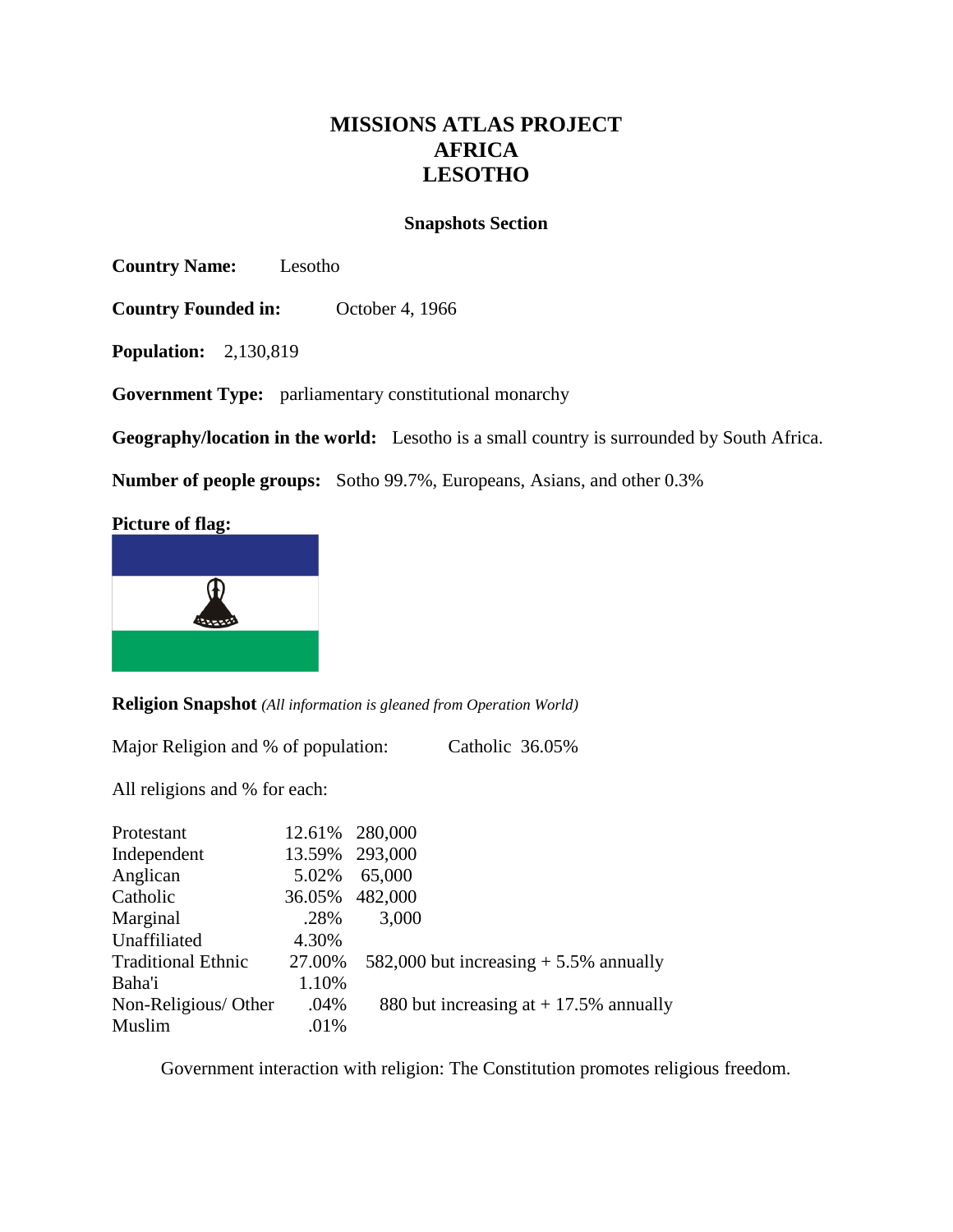## **Country Profile**

### **Basic Facts**

### **Country Name: Lesotho**

### **Demographics:**

The estimated population of Lesotho is 2,130,819. Children up to fourteen years of age account for 34.8% of the population. There are 373,159 male children between the ages of newborn to fourteen years of age. There are 368,271 female children between these same ages. Adults between the ages of fifteen and sixty-four years of age account for 60.2% of the population. There are 629,346 males in this age category and 654,054 females. In the last age category, sixty-five years and above, there are 42,074 males and 63,915 females. The 65 and over group accounts for 5% of the population. The median age for males is 20.9 years, and the median age for females is 22 years. The population growth rate is 0.116%.

The birth rate is 24.14 births for every 1,000 people. There are an estimated 3.06 children born to every woman. The infant mortality rate is 44.42 deaths for every 1,000 live births. The death rate is 22.2 deaths for every 1,000 people. The life expectancy for the total population is 40.38 years. The life expectancy for females is slightly lower at 39.54 years while the life expectancy for males is slightly higher at 41.18 years.

There are approximately 5 different people groups in Lesotho. About 99.7% are from the Sotho ethnic group. The remaining 0.3% are descendents of Europeans, Asians, and other immigrant groups who migrated to the area during colonial times.

AIDS is a risk. In 2007, about 270,000 people were currently living with HIV/ AIDS. The prevalence rate was 23.2%. Around 18,000 people died due to AIDS.

<https://www.cia.gov/library/publications/the-world-factbook/geos/lt.html>

### **Language:**

Sesotho and English are both official languages. Most people use Sesotho's southern dialect when communicating. Sesotho is a Bantu language which is similar to Setswana (a language used in Botswana). The southern dialect uses clicks whereas the northern variation does not. Spellings will differ, too. Zulu and Xhosa are other trade languages.

Gall, Timothy L. *Worldmark Encyclopedia of Cultures and Daily Life Volume 1: Africa*, Gale: Cleveland, 1998.

### **Society/Culture:**

People in Lesotho expect each other to be extremely respectful. Children are taught to serve their elders and not to disagree with their commands. When greeting elders, younger adults and children may address the older person as "*ntate*" if he is male and "*mme*" if she is female. People of the same age may use the term "*abuti*" when conversing with a male and *"ausi*" when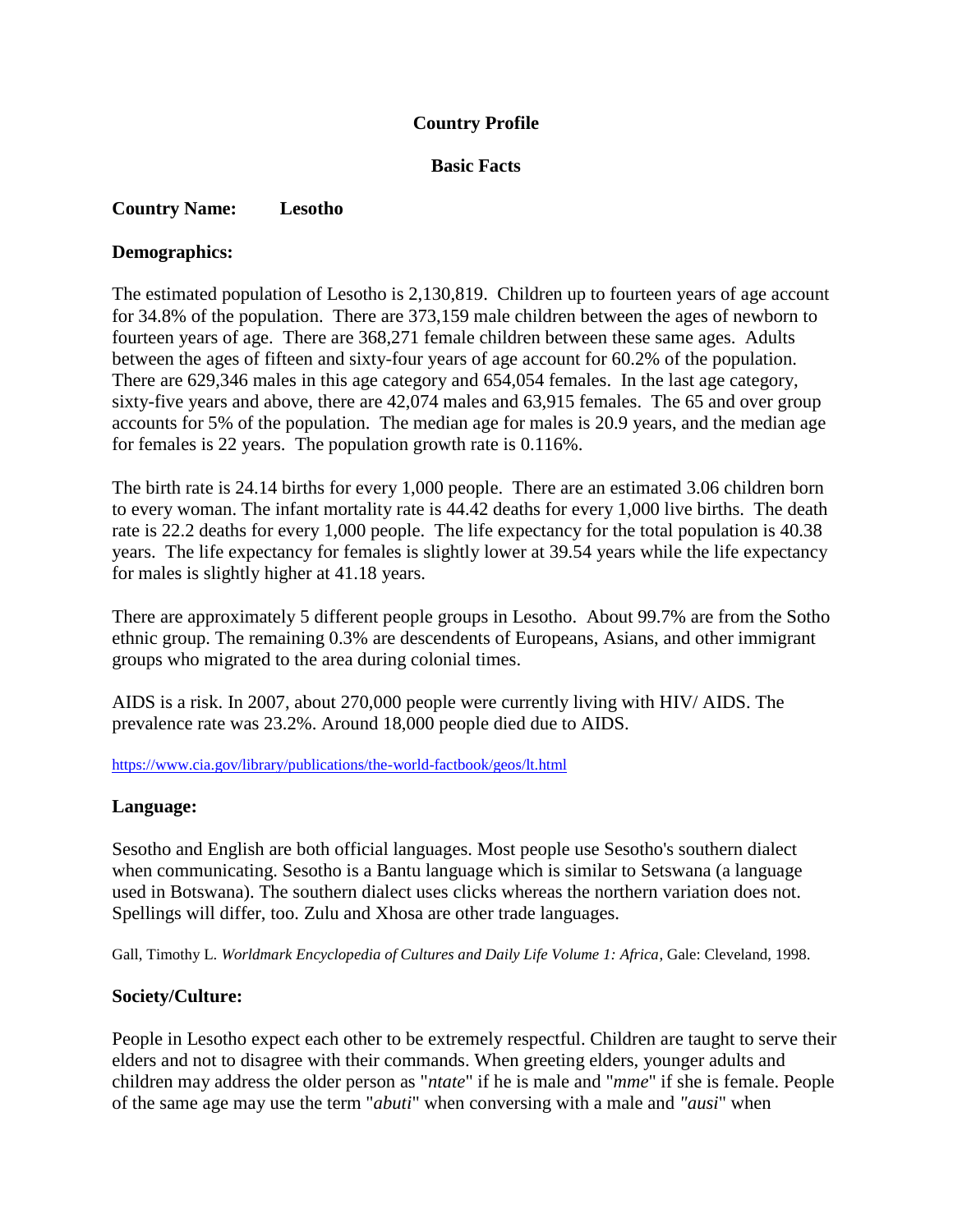conversing with a female. People will offer food to visitors even when the family's supply is not plentiful. Visitors who accept hospitality will be expected to reciprocate with similar offers of kindness.

Family units are very important to the people of Lesotho. Due to the economic challenges of the past, many men once traveled between South Africa and their home in Lesotho. Wives were left behind to care for the children and were seen only on occasional visits home. Most of the wives lived in rural villages and grew crops. In highland areas, cattle raising was very important and the sons watched the cattle until they were old enough to leave for the mines.

Today, families in rural areas tend to continue to follow traditional social values while those residing in more urban areas have changed their family structure. In rural areas, societies are usually patrilineal. Men may marry more than one wife, but usually only wealthy men can afford to do so. Children usually belong to the male's lineage. If the husband dies, the children will often remain with the father's family—even if the mother remarries into another lineage. Children born to an unmarried woman belong to the mother's family. Children usually have strong ties with grandparents who help raise them. In urban areas, there has been a rise in the development of nuclear families. Children will live with their parents, but lack the strong affinity to the father's or mother's lineage.

There are generally two types of marriages within Lesotho—a Christian or civil wedding which is legally upheld in court and a customary marriage. Usually such arrangements involve the families. Girls may be promised in marriage by their fathers. *Bohali,* or brideprice, was once quite common throughout Lesotho and continues to be practiced in rural areas. The practice of *Bohali* usually required the prospective groom to provide a certain number of cattle to the bride's father. For this reason, girls were traditionally seen as valuable commodities. The government of Lesotho has worked strenuously to promote women's rights and has passed laws to equalize standing in these traditional villages.

There are four levels of education in Lesotho. The churches work with the government to provide educational opportunities. Some parents enroll their children in pre-primary schools when they are three or four years of age. Official school begins at age 6 and continues until about 12 or 13 years of age. After these seven years of primary education, children must take a national exam before passing on to the junior or secondary school. This junior level has three levels sometimes known as Forms A, B, and C. Before going to high school, students must pass another exam known as the Junior exam. After a successful completion of high school courses, students can attend the National University of Lesotho or technical schools.

In rural areas, young people may attend a type of initiation school which could be associated with African traditional religions. Both boys and girls are sent to separate, but secluded areas to be taught how to be responsible adults. For boys, this initiation includes circumcision and an explanation of secret code words. Boys are taught to compose special songs of praise which they will perform for the community at the end of the time of initiation. For girls, this time does not involve circumcision. Girls are taught how to be wives and may be involved in masking ceremonies. When girls emerge from this time, they will wear cowhide skirts and smear their bodies with a special substance to indicate their availability as potential brides.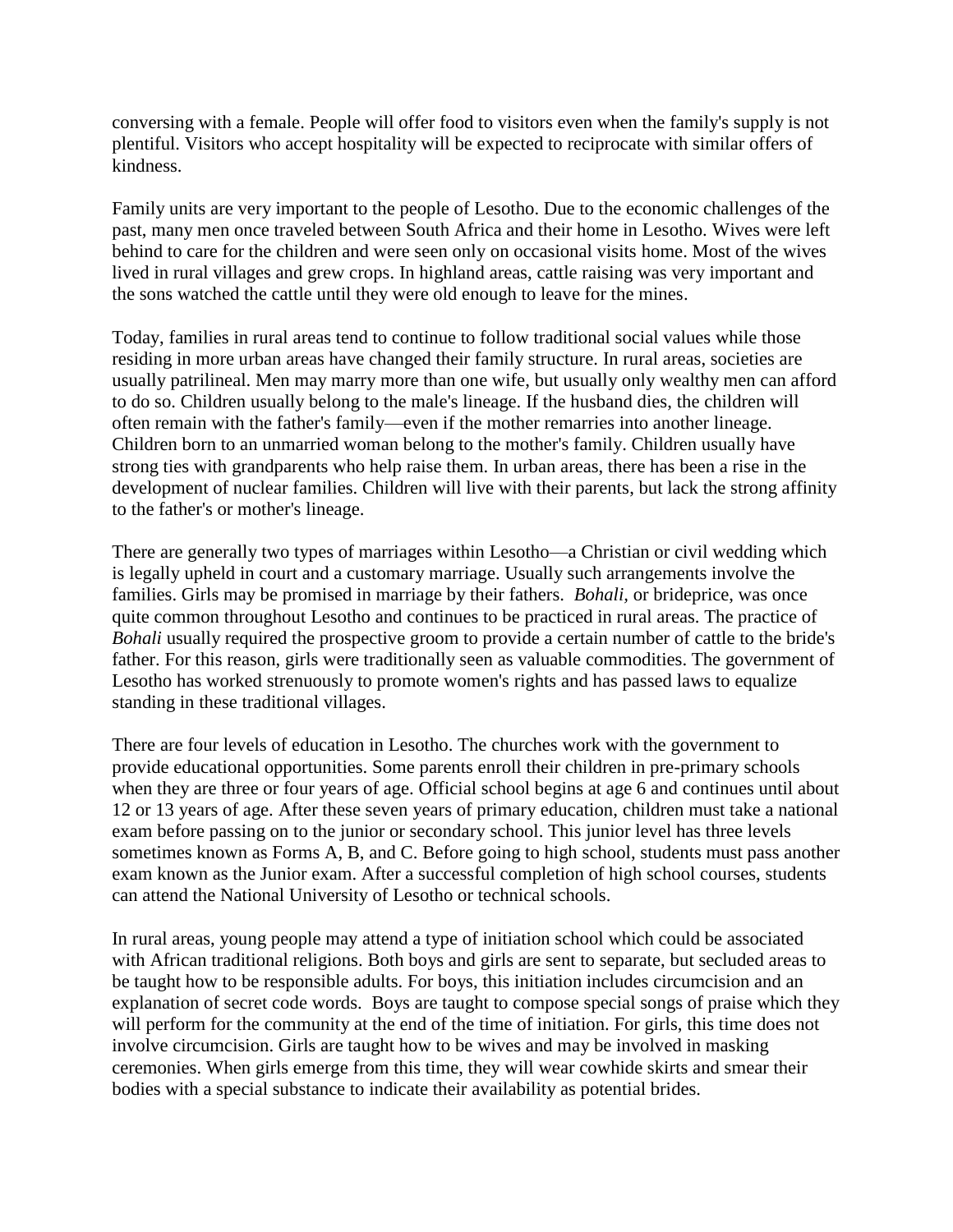Religious practices among the people of Lesotho vary. People may attend a Christian or Catholic service while also offering sacrifices to their ancestors. At one place called *Badimong*, pilgrims come to ask for healing from diviners or to get spiritual advice. The rituals at this site could involve trance-dancing or a religious service with some Christian tenets. This mixing of beliefs is not seen as being incongruent by the pilgrims.

Funerals are usually important cultural events—especially in the case of important tribal leaders such as chiefs. The entire village may leave their work to attend ceremonies where men will recite speeches. Usually, at the end of the ceremonies, all the men will help to pile dirt upon the grave of the departed. Sometimes, attendees will hold a feast to commemorate the life of the dead.

Clothing has become largely westernized. Men usually wear pants and some type of shirt. Women will wear skirts with conservative tops or dresses. Most females also wear some type of cloth to cover their hair. One unique feature of the customary apparel is the use of blankets instead of coats. People will buy brightly colored blankets with different type of geometric designs and wear them when cold.

When people have leisure time, they occupy themselves in a variety of ways. Watching soccer matches or playing soccer is a very popular pastime. People also enjoy watching movies or attending plays or storytelling events. When groups gather together, they will often start singing. Participants may clap in time with the music or begin to dance. One type of traditional song is known as *difela*. This type of song tells stories about the travels of young men who worked in South Africa as migrant workers.

There are many holidays in Lesotho. *Moshoeshoe's* Day on March 12th is a time when people play games and participate in races as a way of honoring the memory of the first king of Lesotho. Independence Day, which occurs on October 4th, usually has many political ceremonies.

Coplan, David B. "Land from the Ancestors: Popular Religious Pilgrimage along the South Africa–Lesotho Border." *Journal of Southern African Studies*, Volume 29, Number 4, December 2003: 977-993/

Mturi, Akim. "Gender Gap in School Enrollment Among Youth in Lesotho." *Development Southern Africa* 20, n. 4, 2003: 491-505.

Ansell, Nicola and Lorraine Van Blerki. " Children's Migration as a Household/Family Strategy: Coping with AIDS in Lesotho and Malawi." *Journal of Southern African Studies*, 30, n.3, Sept. 2004: 673-690.

Gall, Timothy L. *Worldmark Encyclopedia of Cultures and Daily Life Volume 1: Africa*, Gale: Cleveland, 1998.

#### **Government:**

The government of Lesotho is a parliamentary constitutional monarchy. The current government follows the laws established by the 1993 draft of the Constitution. Suffrage is open to all people over the age of 18.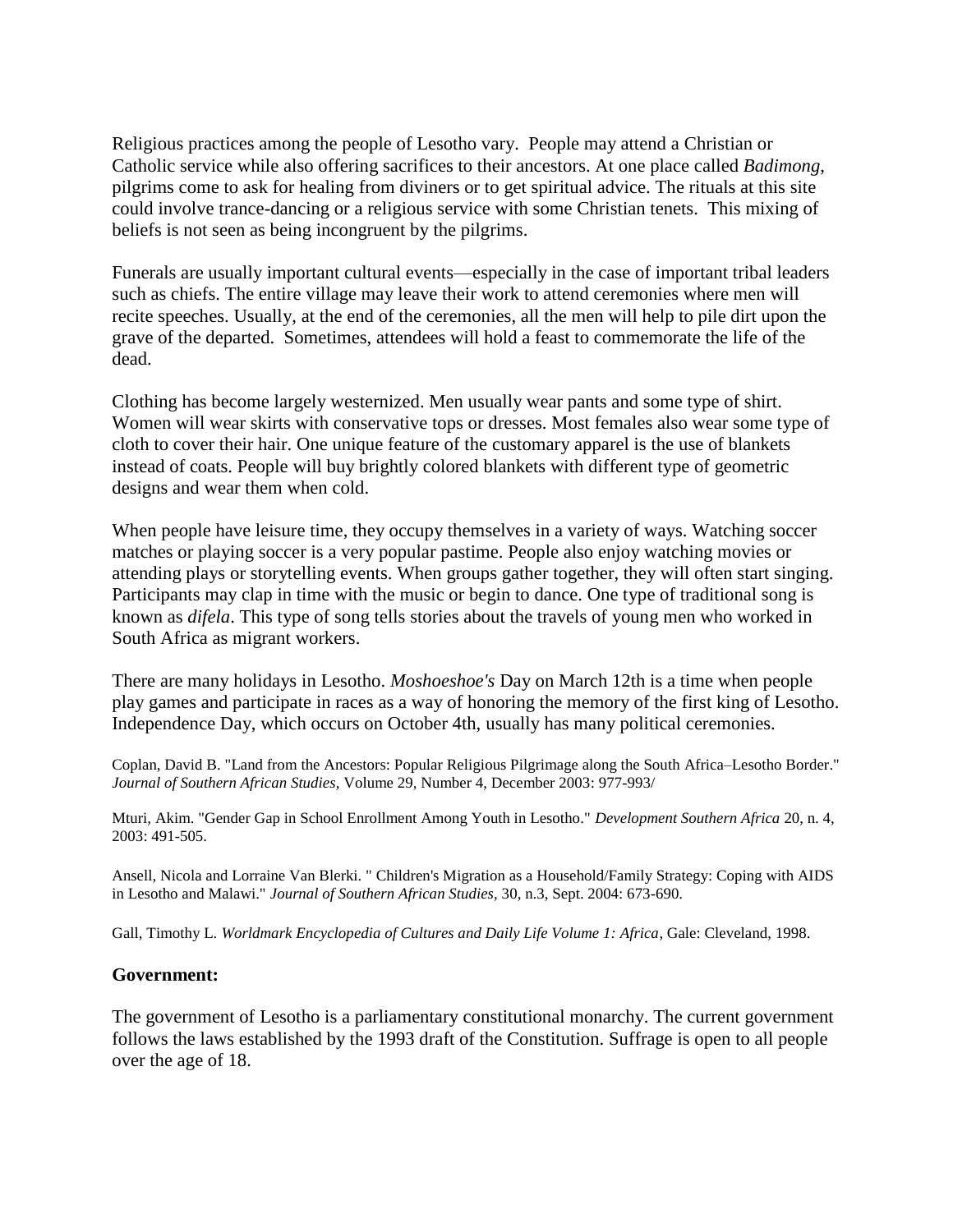Nationally, the power of the government is split between the executive, legislative, and judicial branches. The Prime Minister, who is always the leader of the party which controls the National Assembly, is the head of the government and holds the most authority. The king is officially the chief of state but has no real executive power. Under the terms of the 1993 Constitution, the king is mainly a representative of national unity.

The legislative branch is a bicameral parliament. The Senate has 33 members. Twenty-two of these are chiefs while 11 are appointees of the current strongest political party. The Assembly has 120 seats. About 80 of these are determined by popular vote while 40 are from proportional vote. All members will participate for five years.

The judicial branch has several levels of courts. The High Court, which is presided over by the Chief Justice, has the right to judicial review. It also serves as the highest court of appeals. The Chief Justice is usually appointed by the king although the Prime Minister does have some input into the choice. Below the High Court are the Court of Appeals and the Magistrate Courts. The lowest level of courts is those in which traditional or customary laws are applied to domestic situations. Juries do not usually exist and thus judges make the final decision in most cases.

Lesotho is divided into ten administrative districts. A district administrator oversees the government affairs in each of the districts. Each district is further subdivided into wards which are administrated by chiefs who are closely connected to the royal family.

### <https://www.cia.gov/library/publications/the-world-factbook/geos/lt.html>

*Worldmark Encyclopedia of the Nations Africa 10th edition*

## **Economy:**

In 2008, the Gross Domestic Product equaled \$3.37 billion. Its growth rate was about 6.8%. About 15.1% of the GDP came from agriculture while 46.7% came from different types of industrial pursuits. The remaining 38.2% came from service related endeavors.

About 838,000 people are either employed or wish to be employed. The unemployment rate in 2002 was about 45%. Traditionally, men left their homes to travel to South Africa to work in mines and then would send their wages home to support their families. Due to the decrease in the availability of jobs in the South African mining industry, the men have had to find other means of employment. Still about 35% to 37% of the men continue to seasonally migrate to find some type of work in South Africa.

The *maloti* is the national currency. Minimum wage in 1999 was about \$68 per month. The law sets the normal work week at 45 hours. There are 12 days of paid holidays or leave time.

Most families (about 86%) are involved in the raising of livestock or some type of subsistence agriculture. Technically, at one time the king owned all of the land but allowed local leaders to determine which families had the right to use different parcels of land. Land usage passed from father to son and not generally to daughters. Corn was a very common crop along with sorghum.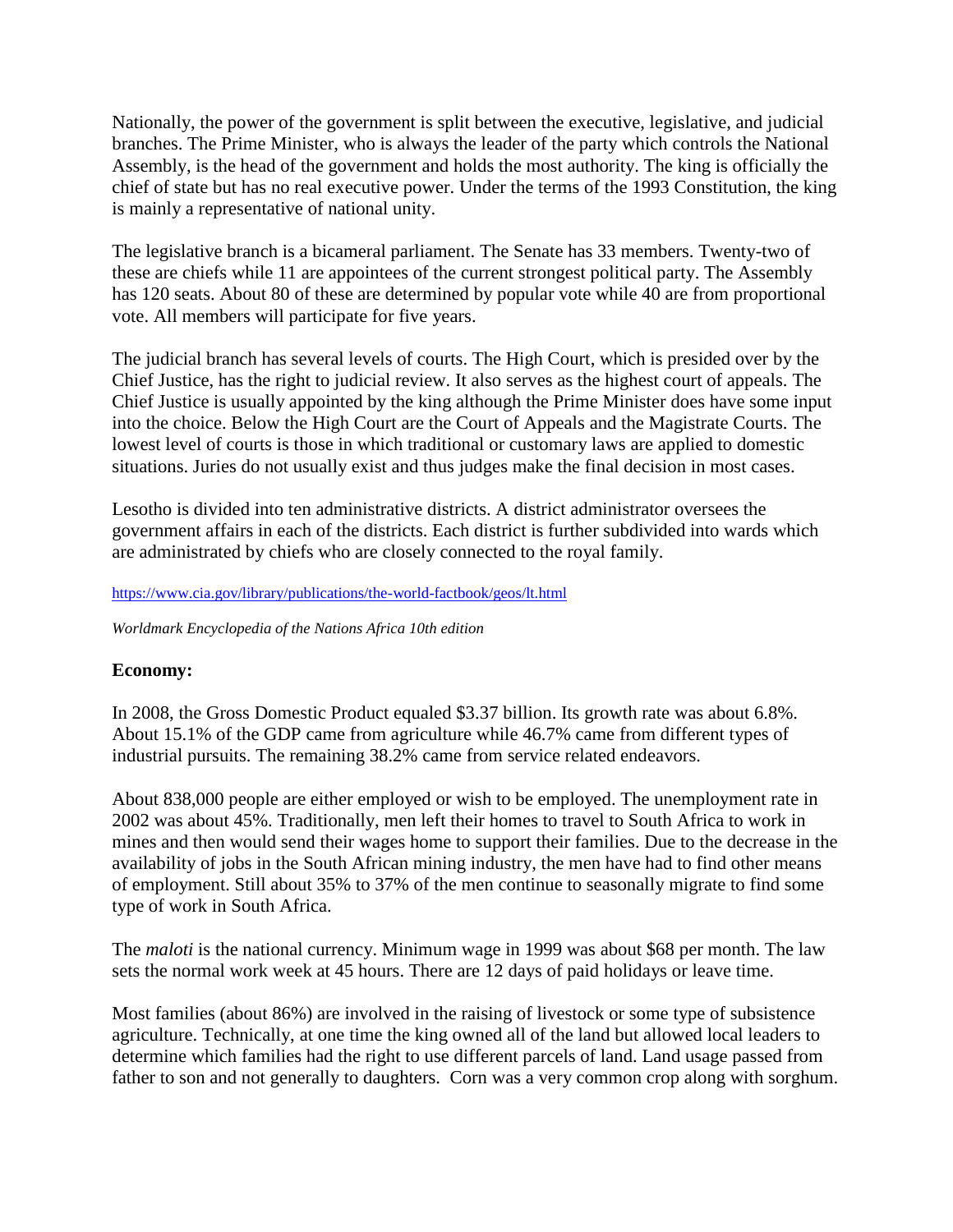The government of Lesotho has strongly encouraged the use of environmental protection methods such as terracing to increase the productivity of the land.

Grazing land is generally held communally. Boys will watch cattle, sheep, and goats for their families. Wool and mohair are important exports. The meat of the animals also provides an important source of nutrition. Hides from slaughtered animals are also used.

There are some industrial pursuits too. About 75% of exports come from this sector. Exports could include types of clothing and different types of vehicles. The apparel industry has been growing in recent years. Also, the manufacturing of leather and jute has increased.

Since 1998, the production of power has also provided a significant source of revenue for the government. The Lesotho Highlands Water Project was constructed in order to develop hydroelectrical sources. The project has provided for about 90% of Lesotho's own electrical needs while also allowing for the sale of electricity to South Africa. When the project is completed, about seven dams will have been constructed and will siphon water from many of the rivers in the highlands.

Exports and imports affect the overall economy. In 2008, exports equaled about \$1.06 billion. The main export partners were the U.S. (71.5%) and Belgium (25.6%). Imports equaled \$1.339 billion. China and Hong Kong were the two most influential importers.

<https://www.cia.gov/library/publications/the-world-factbook/geos/lt.html>

*Worldmark Encyclopedia of the Nations Africa 10th edition*

## **Literacy:**

In 2003, about 84.8% of the population of people fifteen years or older can read and write. About 74.5% of the male population is literate while 94.5% of the female population is. Boys must often start herding cattle at very young ages in order to help their families and thus sometimes lose access to their primary education. This is not a practice supported by the government who offers free education to all children but rather a tradition followed in rural areas. Education is generally free through the seventh grade. Secondary schools are often boarding schools where tuition must be paid. Most people desire for their children to finish school if economically feasible because an education is seen as a way to achieve success in life.

<https://www.cia.gov/library/publications/the-world-factbook/geos/lt.html>

Gall, Timothy L. *Worldmark Encyclopedia of Cultures and Daily Life Volume 1: Africa*, Gale: Cleveland, 1998.

## **Land/Geography:**

Lesotho is a landlocked country so there are no natural harbors or points of ocean access. Yet, water plays an important role in the geography and now the economy of the nation. The two major rivers are the Orange (also called *Senqu*) and the *Tugela*. These and other smaller rivers divide the country into distinct geographic regions.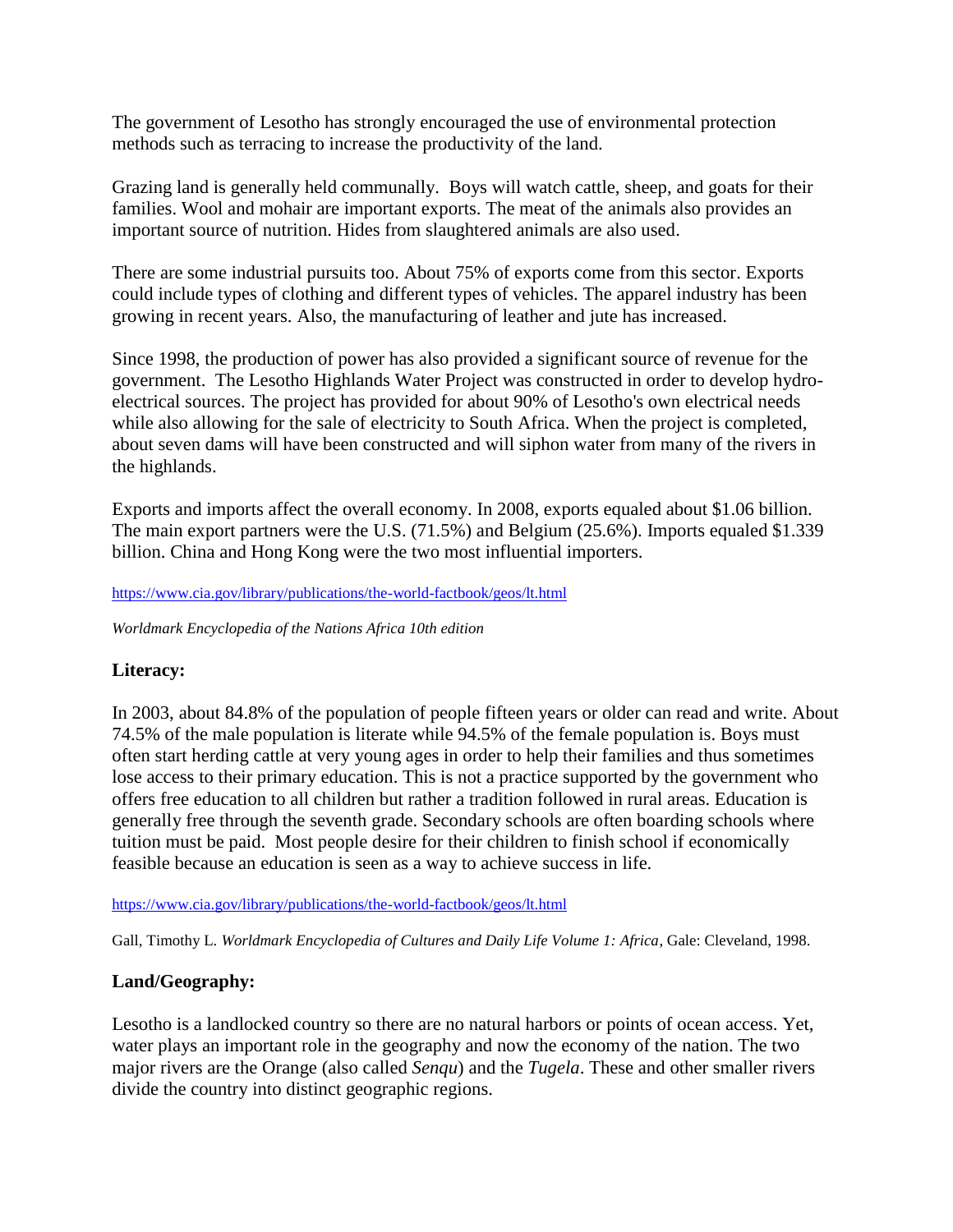The lowlands, located in the western sector, cover about  $5,200 \text{ km}^2$ . The northern and central parts are fairly fertile while southern areas do not have productive soil. The rainfall in the south is much more infrequent.

The foothills, the next geographic area, mainly separate the lowlands from the highlands. They cover about 15% of the country and abruptly end where the highlands begin.

The highlands are part of the Drakensberg range and are sometimes known as the *Maluti* Mountains. These highlands offered protection to the Basuto people in the past from foreign invaders. Today they serve as a main source of grazing land for agriculturalists. The government has been enacting measures to help combat the problem of erosion due to the overuse of land. Most of the highland areas are divided by the Orange River into deep valleys and gorges.

The fourth major geographic area is the Senqu River Valley. It cuts through various parts of the highlands. Some parts of the valley have fertile soil while others do not allow for much grazing or farming.

The climate of Lesotho varies. In the winter temperatures generally ranges from  $-6.3^{\circ}\text{C}$  in the lowlands to 5.1°C in the highlands. Snow may occur in the highlands with especially heavy accumulations occurring during the first part of winter. Rainfall is more common in the lowlands although occasionally snow also descends there. Summers are usually more humid and hot. Much of the rainfall occurs during these months.

<http://www.infoplease.com/ce6/world/A0859247.html>

<http://www.lesotho.gov.ls/home/>

<http://www.lesotho.gov.ls/about/default.php>

[http://www.lesmet.org.ls/climate\\_of\\_lesotho.htm](http://www.lesmet.org.ls/climate_of_lesotho.htm)

#### **History**

The history of Lesotho began with the courage of a chief named *Moshoeshoe*. About 1818, this chief gathered peoples from many different ethnic groups who had become homeless after continuing raids made by Zulu and Matabele warriors. With these survivors he founded the new nation of *Basotho*. Under his leadership, the citizens of this new nation did their best to stave off the attacks of other militant ethnic groups as well as the encroachments of Boer settlers. Boers were the descendents of Dutch speaking settlers who left the Cape Colony (now known as South Africa) in search of freedom from British rule. Eventually, in 1868, just two years before his death, *Moshoeshoe* got the British Crown to declare at least part of his domain to be a protectorate.

In 1871, Basutoland, as the nation came to be known, was annexed by leaders of the Cape Colony. Basotho leaders were unhappy with this change of government. In 1880, Boers attempted to seize weapons from Basotho warriors and were repelled successfully. Shortly thereafter in 1884, the British took control of the area once again and allowed for indirect rule.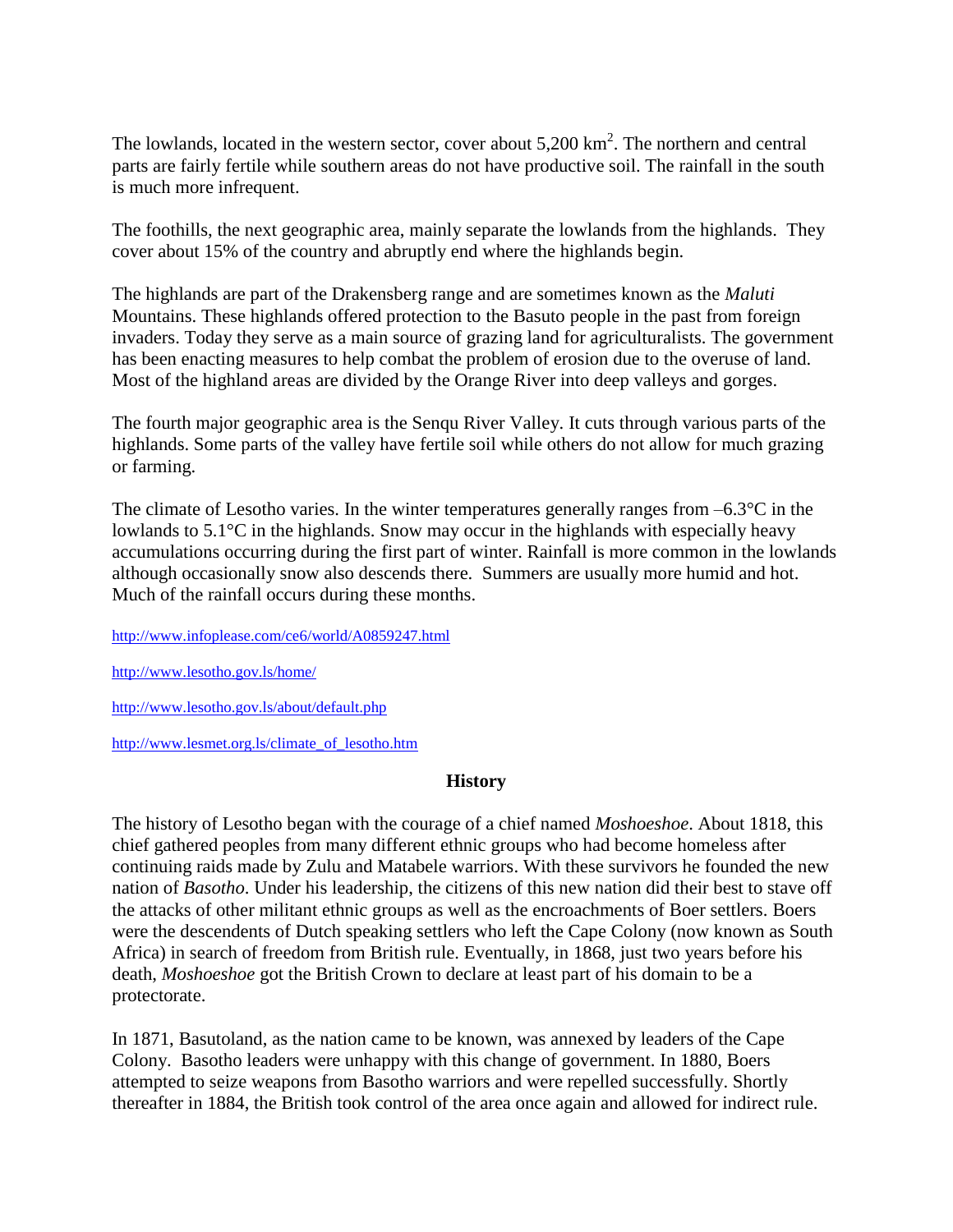An important step towards recognized self-government occurred in 1910 with the creation of the Basutoland Council, a local body comprised of a British representative, the highest ranking chief, and 99 other important appointed personages. This group effectively made decisions for the citizens of the area until 1960, when it metamorphosed into the Basutoland National Council under a new constitution.

Movement toward independence continued when a constitutional conference occurred in London in 1964. A new constitution was written, but problems soon arose. A conflict happened when Prime Minister Leabau Jonathan asked British authorities to set a specific date for independence over the objections of the current reigning paramount chief, Moshoeshoe II. In order to counteract the actions of the Prime Minister, Moshoeshoe dismissed 5 of his senatorial appointees. The High Court stated that such an action was not acceptable. Eventually the government, under the leadership of the Prime Minister, gained independence, but opposition to such a course of action remained unhappy with the outcome.

The Prime Minister's party, the Basotho National Party (BNP), took control of the government and refused to give power to their opposition, the Basotho Congress Party (BCP). The BNP government retained power until ousted by a military coup in 1986. The members of the military who staged this coup initially gave more power to King Moshoeshoe II, but later forced him into exile after a disagreement. When the King was forced to leave, his son, Letsie III, assumed the throne.

In 1991, Major General Metsing Lekhanya, who had been leading the junta, left and Major General Phisoane Ramaema took control. In 1993, the junta gave the BCP control of the government after a democratic election. The BCP remained in control until 1994 when another coup seized control. The Southern African Development Community worked with the military leaders who had seized power to negotiate a solution between them and the ousted BCP government. Eventually, these negotiations saw the reinstatement of King Moshoeshoe II; however, the King died in a car accident soon there after. His son, Letsie III, once again assumed the throne.

The BCP had disagreements about party policies in 1997. Prime Minister Ntsu Mokhehle decided to start his own party, the Lesotho Congress for Democracy (LCD). Representatives of this new party won many of the seats in the 1998 elections. Some members of the opposition complained about election irregularities, and the SADC investigated the charges. When the objections of the opposition were dismissed, some military members protested and troops from South Africa and Botswana entered Lesotho to prevent another coup. The entrance of these forces came after a request for help from the LCD.

As a result of the unrest, an Interim Political Authority reviewed the way elections were conducted and created a new type of proportional electoral system. The new system was implemented in 2002, and the LCD retained power. Yet, members of the opposition gained better representation. In 2007, the LCD again retained the majority of the power. At the date of this writing, the LCD continues to hold power in the National Assembly.

<https://www.cia.gov/library/publications/the-world-factbook/geos/lt.html>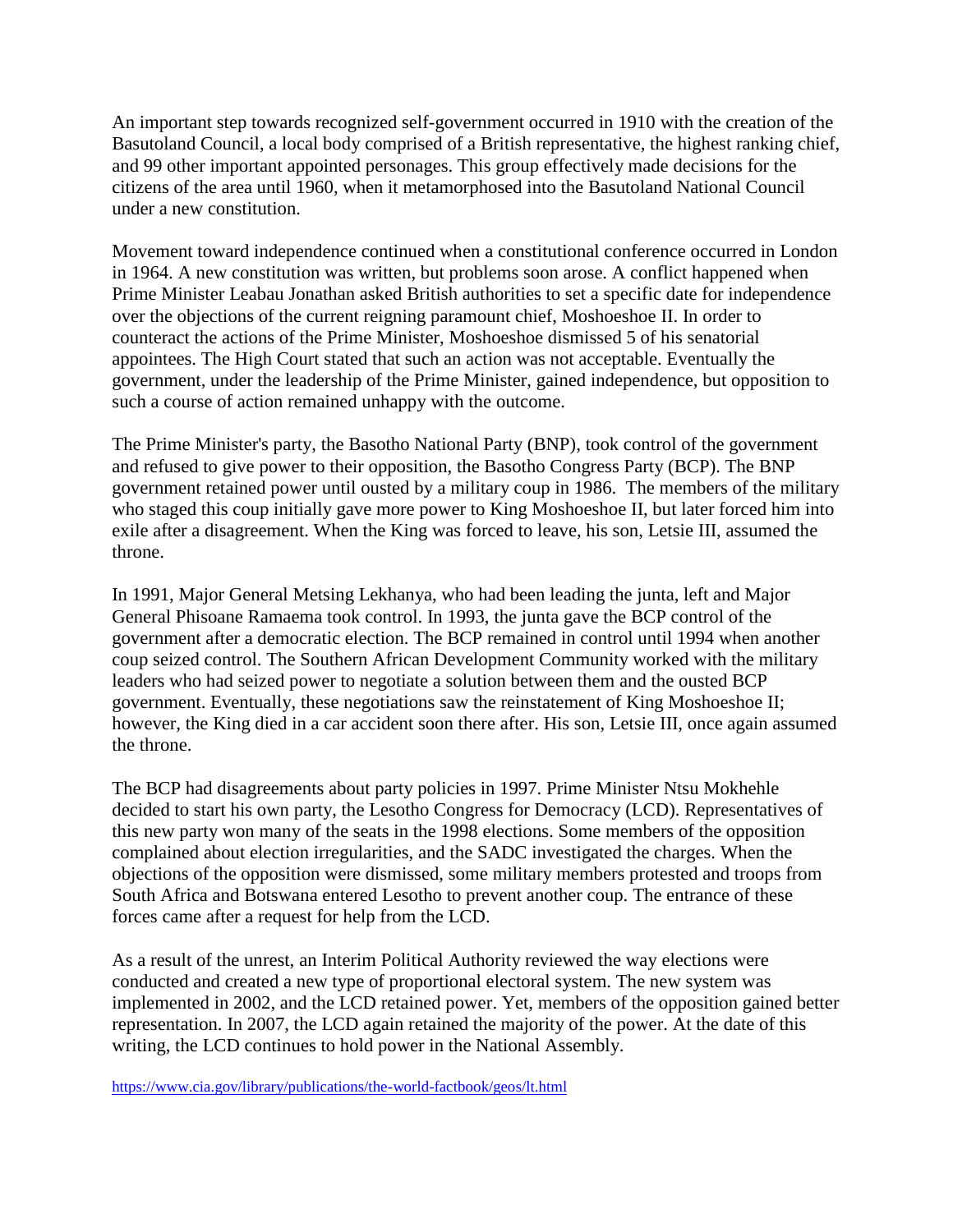*Worldmark Encyclopedia of the Nations Africa 10th edition*

<http://www.state.gov/r/pa/ei/bgn/2831.htm>

## **Christian History**

Parisian missionaries first arrived to the area around 1833 and began to spread the gospel. From their work, the oldest Christian denomination, the Lesotho Evangelical Church, formed. Out of this early work, the gospel spread and eventually other denominations began to form as well. In 1872, some people decided to leave the aegis of the Paris Mission and form their own denomination—the Herman congregation. The Lesotho Evangelical Church became autonomous in 1964 and remains extremely influential in society today.

French Catholic priests first arrived in 1862. They worked in the area until 1930 when Canadian missionaries assumed responsibility. An important milestone in the growth of the Catholic work occurred in 1953 when the first Lesotho man was appointed as a bishop.

Other denominations began work in the latter part of the 19th century and the middle of the 20th century. Anglicans arrived around 1875 and their work produced the third largest church in Lesotho. The Seventh Day Adventists came around 1899 and Assembly of God representatives came in 1916. Baptist arrived in the 1960's. The last to arrive were Pentecostal groups which became extremely influential in the 1990's.

### **Religion**

*(All information is gleaned from Operation World and World Christian Encyclopedia Volume 1 unless otherwise noted.)*

## **Non Christian**

*African Traditional Religions—*Some people continue to follow the religious practices of their ancestors. Among the dominant Sotho people, the main deity is known as *Molimo*. The representative of ancestral spirits is called *Balimo*. Diviners help practitioners gain access to the spirit world. *Mathuela* is a special group within women's religious circles that believes in spirit possession.

*Catholic Church—This denomination started work in 1862. The archdiocese is located in* Maseru. In 2004 there were 41 parishes and 82 priests working for the archdiocese. The diocese of Mohale's Hoek had 15 parishes and 21 priests while the one located at Qacha's Nek had 13 parishes and 16 priests. In Leribe, the last diocese, there were 17 parishes and 28 priests.

<http://www.catholic-hierarchy.org/diocese/dleri.html>

*Ethiopian Catholic Church of South Africa—*This group began around 1920. Many of the members are from the Sotho and Xhosa people groups. In 1995 there were 2 churches and 600 congregants.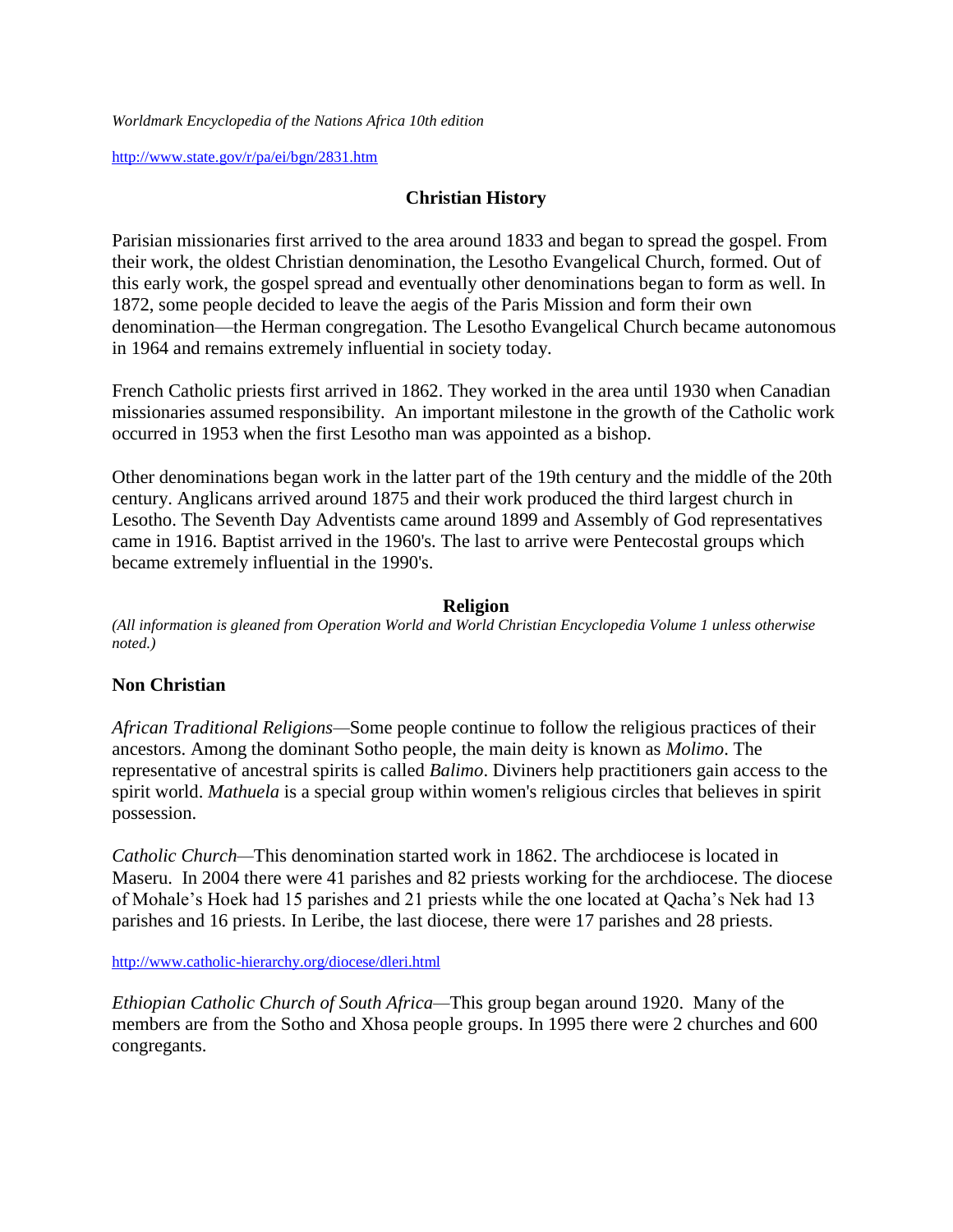*Islam*—Asian traders are the primary practitioners of this religion. They built a mosque in 1972. About .01% of the people are Muslim.

*Jehovah's Witnesses—*This group started work around 1945. In 2005 there were 57 churches and 2,573 members.

*Joy to the World—*This group of indigenous charismatics began work in 1988. In 1995 there was one church with 70 members.

*Other African Indigenous Churches*—There are about 200 churches that have formed as offshoots of other Christian denominations. Many of these bodies mixed Christian theology with practices from African traditional religions. Not much other information is available about these groups.

*Moshoeshoe Berean Bible Reader's Church*—This group left the Paris Mission around 1909 at the behest of a man named Mattita who proclaimed that he was a prophet. In 1995 there were 25 churches and 4,500 congregants.

*New Church of South Africa*—This denomination is an outgrowth of a an independent church that started in South Africa. In 1995 there was one church with 40 members.

*St. Paul's Church of Africa*—This church formed based upon teachings of the Lefihlile Mission. In 1995 there were 2 churches and 500 congregants.

*Union Apostolic Church*—In 1995 there was 5 churches and 1,000 members.

*Zion Christian Church*—This denomination formed around 1920. In 1995 there were 20 churches and 5,000 members.

*Zion Foundation Church of Lesotho*—This group formed as a result of a merger that occurred in 1965 between 45 smaller Zionist churches. In 1995 there were 60 churches and 6,000 members.

*Zoe Bible Church*—This group of charismatics started around 1986. In 1995 there were 7 churches and 300 members.

## **Christian/Evangelical**

*African Methodist Episcopal Church*—This church was started by U.S. missionaries in 1893. Its headquarters are in Maseru. In 2005 there were 67 churches and 10,000 congregants.

*Anglican Church in Lesotho*—This church was founded in 1875. In 2005 there were 431 churches and 64,671 members.

*Apostolic Faith Mission of South Africa*—These classical Pentecostals were started by South African missionaries in 1904. In 2005 there were 25 churches and 1,250 congregants.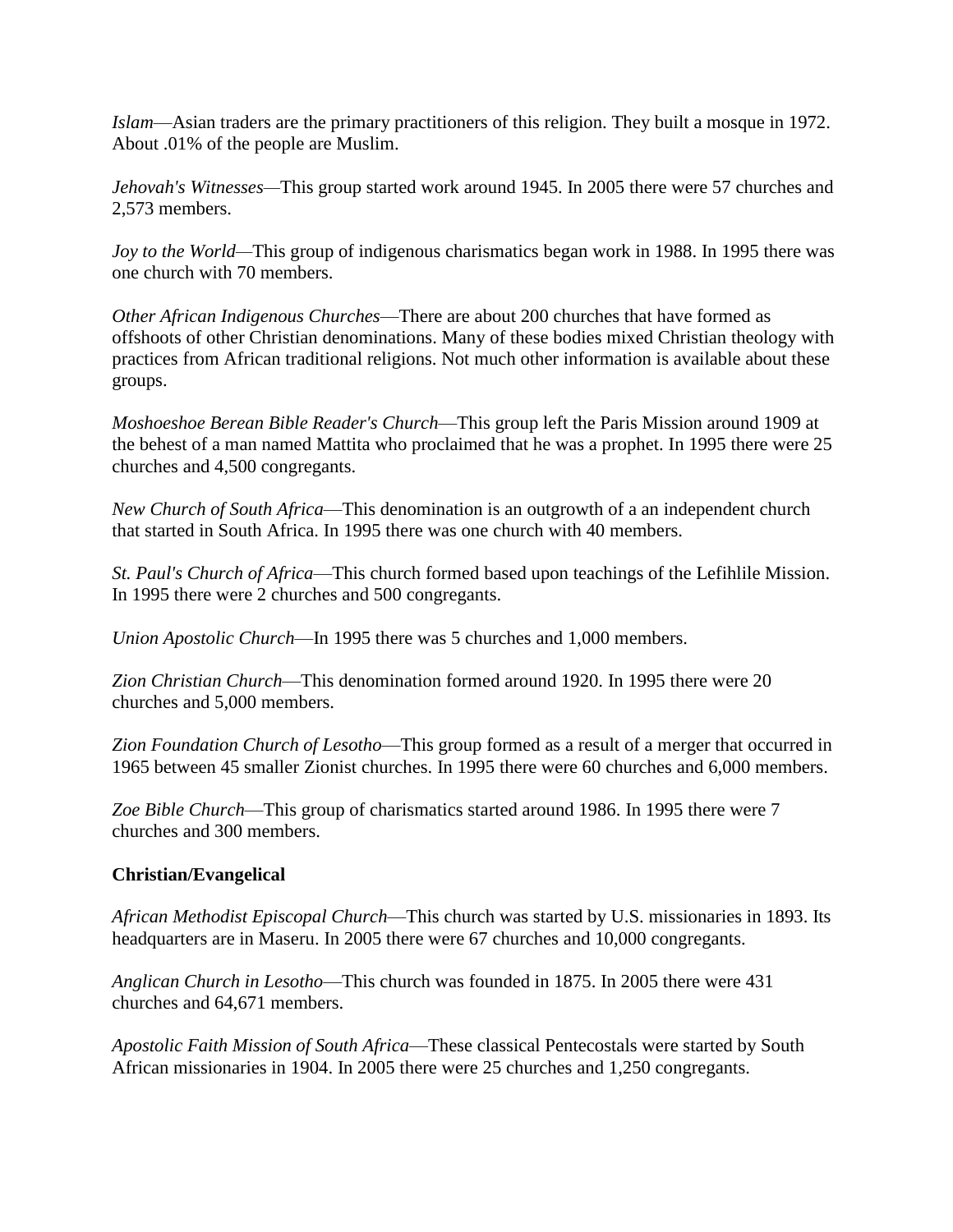*Assemblies of God—*This group was formed in 1916 by converts won to Christ by missionaries from the United States and South Africa. In 2005 there were 48 churches and 4,500 members.

*Bantu Baptist Church*—This church has ties to the African Union National Baptist Church located in South Africa. It started in 1961. In 1995 there were 9 churches and 270 members.

*Baptist Churches of Lesotho*—This denomination formed in 1987 due to missions work by Southern Baptists. In 1995 there were 2 churches and 35 members.

*Dutch Reformed Church*—This group started in 1957. In 1995 there were 4 churches and 150 members.

*Dutch Reformed Church in Africa*—This group also formed in 1957 as a result of missions work accomplished by South Africans. In 2005 there were 12 churches and 3,200 members.

*Fill in the Gap Ministries*—Since 1985, this group has been attempting to reach people who live in mountainous areas which are almost impossible to gain access to. Most missionaries have to travel on horseback to go into these remote areas. In 1995 there were 14 churches and 600 members.

*Full Gospel Church of God—*This denomination is associated with the Church of God of Cleveland. Missionaries began work in 1951. In 2005 there were 44 churches and 3,000 members.

*Galilean Mission Church*—This church is also sometimes called the Basotho United Church. Many of the members are from the Sotho ethnic group. In 1995 there were 5 churches and 1,000 members.

*Heralds of Christ*—These Oneness Pentecostals formed their group in 1987. In 1995 there was 1 church and 150 members.

*Lesotho Evangelical Church—*This church started in 1833. They support about 541 schools. In 2005 there were 565 churches and 68,690 congregants. It is one of the most influential churches in the country.

*Mahon Mission*—This church started in 1966. In 2005 there were 22 churches and 2,700 members.

*Maseru United Church*—This group formed in 1908. In 1995 there was 1 church with 82 members.

*Methodist Church of South Africa*—This denomination began around 1900. Most of the members are from the Sotho people group. In 1995 there were 8 churches and 5,000 members.

*New Apostolic Church*—This church formed around 1985. In 1995 there were 5 churches and 200 members.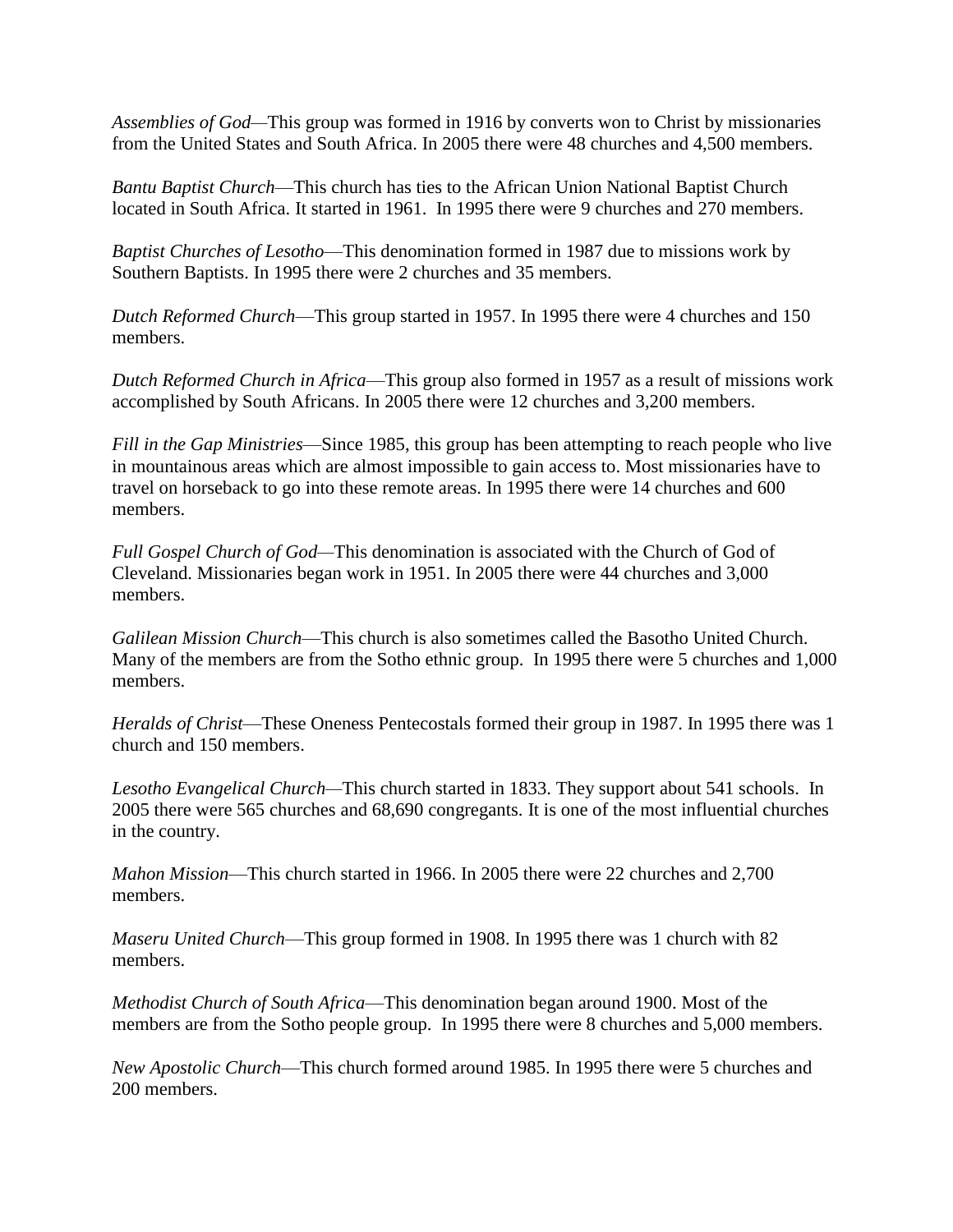*Pentecostal Fellowship—*This group started work around 1990. In 1995 there were 3 churches and 1,500 members.

*Pentecostal Holiness Church*—In 1995, these holiness Pentecostals had begun 2 churches. There were 300 people attending services.

*Salvation Army*—This group started in 1969. In 1995 there were 2 churches and 95 members.

*Seventh Day Adventist Church—*Missionaries began work in 1899. In 2005 there were 20 churches and 3,466 members.

## **People Groups**

## **15281 British (2,100)**

The British living in Lesotho are either descendents of earlier settlers or more recent immigrants. They speak English so many Christian resources such as the complete Bible translation and the *Jesus* film are accessible. Audio recordings and radio broadcasts also exist. The number of evangelical Christians is unknown.

## **47731 Deaf Mosotho (9,157)**

The Deaf Mosotho probably use different signs to communicate with their families and friends. Access to training in sign language depends upon the location of the deaf person. Children in urban areas may have access to more training than children in remote rural areas. In the past children with disabilities have been hidden by their families, but new government measures have decreased this practice. About 7% of the people are evangelical Christians. They have access to Christian literature written in Southern Sotho and could watch the *Jesus* film although they would need subtitles to understand the dialogue.

<http://www.letsema.org/html/NADL.php> (National Association of Deaf in Lesotho)

### **15283 Southern Sotho (1,861,028)**

The Southern Sotho form the largest ethnic group. They live throughout the country. They speak a language called Sesotho, of which the southern dialect is used most widely. The complete Bible has been translated and the *Jesus* film is available. Audio recordings and radio broadcasts can be heard. About 7.8% of the people are evangelical Christians.

### **15284 Xhosa (10,000)**

The Xhosa people have villages near Tosing in the Sebapala Valley. They may also reside in the Tele Valley. They speak a language called Xhosa. The complete Bible had been translated by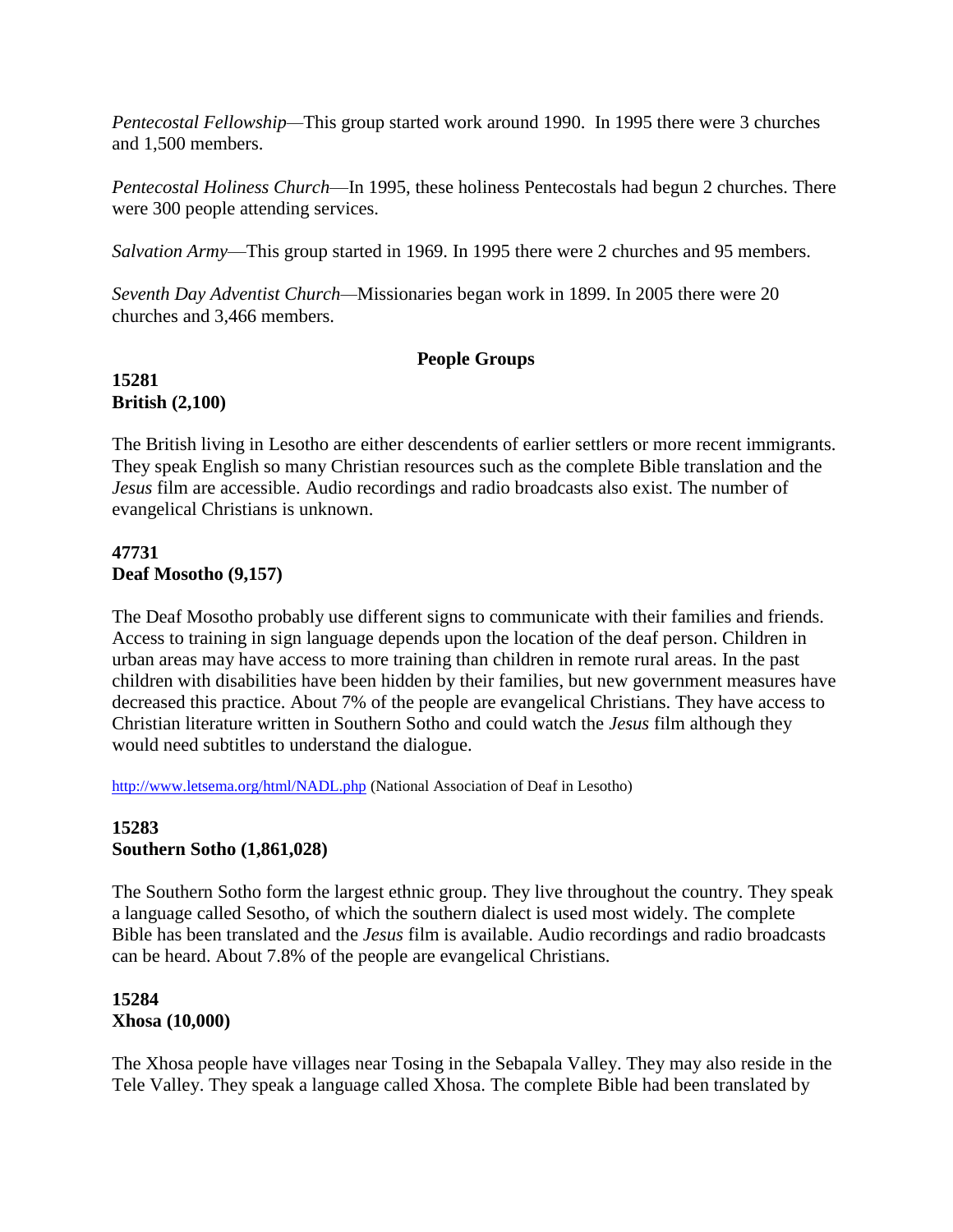1859. The *Jesus* film is accessible. Audio recordings exist. About 7% of the people are evangelical Christians.

# **15285 Zulu (51,000)**

The Zulu people live in the Butha-Buthe District. They speak a language called Zulu. The complete Bible and some tracts have been printed in their language. The *Jesus* film is accessible. Audio recordings exist. About 7% of the people are evangelical Christians.

## **Missiological Implications**

- 1. Evangelical Christians and churches should develop and train local Christians in the methods of sharing the Good News with those still entrapped in the vestiges of Traditional Religions in Lesotho.
- 2. Evangelical Christians and churches should introduce the methods of Bible Storying as a means of proclamation. The tendency toward story telling makes this a viable means of spreading the Gospel.
- 3. Evangelical Christians and churches should develop and train local believers in methods of discipleship and Christian growth. Some people are nominally associated with a church, but do not understand what a true commitment to Jesus Christ really means. They attend mass or church services on Sunday while practicing traditional ethnic religions as well. Prayer is needed to break the power of the satanic forces that would seek to blind people to the true meaning of a relationship with Jesus. These training materials should stress the truth that Christians commit to God only and do not have other gods beside Him.
- 4. Evangelical Christians and churches should seek to aid the local believers in leadership training both on the career level and the lay-leader level.
- 5. Evangelical Christians and churches should seek ways to aid the economic situation in Lesotho. The custom of leaving the country to seek employment in South Africa needs to be overcome to strengthen families in Lesotho.
- 6. Evangelical Christians and churches should promote evangelization and church planting among the people living in the mountains who have limited access to the gospel. These groups need workers who are willing to go live among them to teach them God's Word.
- **7.** Evangelical Christians and churches should seek ways to help the thousands infected with AIDS. The disease has and continues to cause societal problems. Orphans, whose parents have died, often find themselves living on the streets without any help.